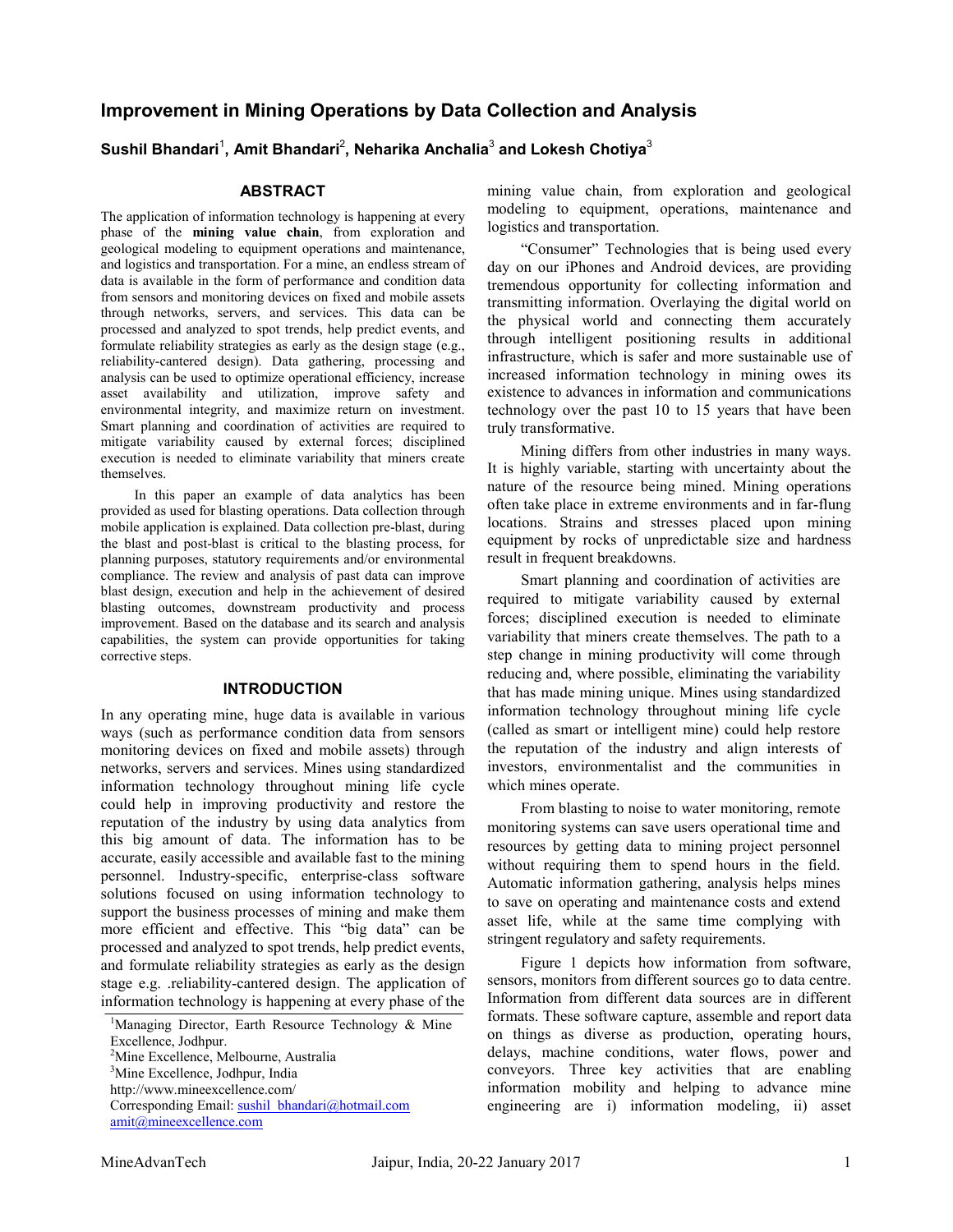performance management iii) asset lifecycle information management



FIG 1-Data collection, flow and use of analytics for optimization and decisions

This analysis provides the ability to be able to do things like streamlining the process, optimizing the operations, as well as enabling people to make informed decisions, People, want to avoid spending a lot of time for finding the right information in order to make decisions, through the technology and the equipment that are used in mining. Lastly, the intelligent mining is seen in the convergence of consumerization and industrialization. The application of "consumer" technologies that we use every day on our iPhones and Android devices, such as cameras, motion sensors, and positioning in an industrial context, are producing 3-D experiences. Innovative hand held units allow field data to be captured and automatically down loaded when the unit is docked, eliminating human error during data transfer.

Mobility allows one to get easy access without having the limitations of network that is available, participate at any geographic location or be involved in, be the project office, or may be on site in front of the assets, or may be with the people at HQ, which has typically been, the place where the information lives.

### **AN EXAMPLE OF DATA MANAGEMENT**

Blasting is a central activity in mining and quarrying and contributes significantly to overall operations and costs (Figure 2). Fragmentation, an important aspect of blasting result, could affect mucking and crushing performance. However, both could be effected as well by hauling, so that isolated monitoring of mucking could not be sufficient and could lead to faulty conclusions. These considerations lead to overall integrated concept in mining. Thus, it is important that data collections should consider overall concepts in mining. Whereas for other equipment/operations many sensors and monitors automatically send information to data center (Fig 1), details about blasts are not collected as much of it is not automatic. Data collection: pre-blast, during the blast and post-blast is critical to the blasting process, for planning purposes, statutory requirements and/or environmental compliance. The review and analysis of past data can improve blast design, execution and help in the achievement of desired blasting outcomes, downstream productivity and process improvement. Based on the database and its search and analysis capabilities, the system can provide opportunities for taking corrective steps by changing charge distribution, initiation timing and sequence for controlling fragmentation size, muck pile displacement, fly rock, ground and air vibrations.



FIG 2-Drilling and blasting has influence all subsequent operations

Blasting is made up of groups of tasks, which are performed to produce broken rock with specific fragmentation while ensuring that safety, statutory requirements and/or environmental compliance are met. Being at the very front of succeeding activities such as excavating, hauling, crushing and processing, blasting is also likely to affect the performance of any of these operations (Figure 2). Generally blasting related information is poorly managed with disjointed and unrelated information technology systems managing parts of blasting data. A data management system (Figure 3) not only ensures information storage, but also acts as an intelligent system for optimization of blasting and overall operation. The review and analysis of past data can improve blast design, blast execution and help in the achievement of desired blasting outcomes and downstream productivity, and process improvement.



Fig 3-A data management system for pre-blast, during the blast, post blast data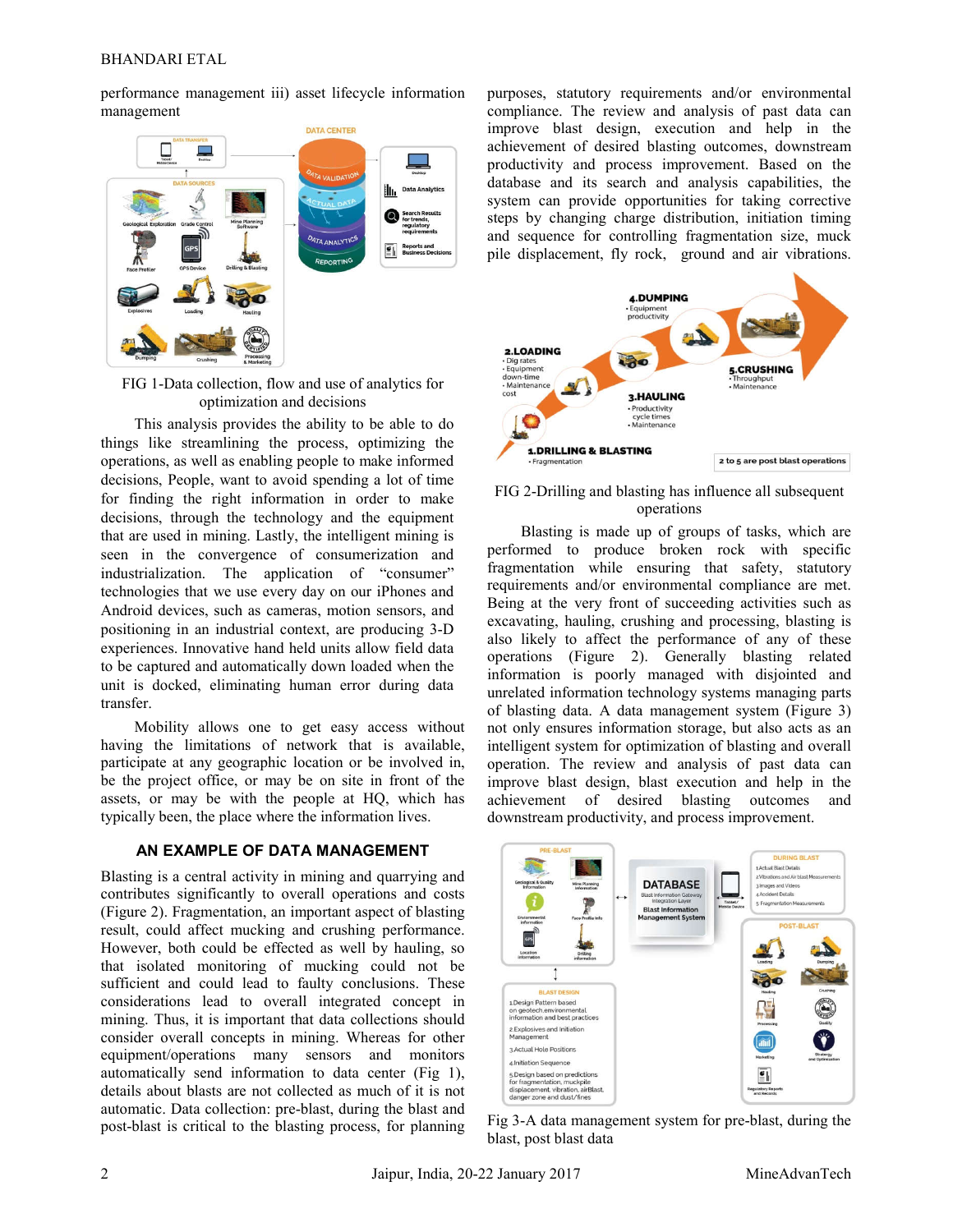Based on the database and its search and analysis capabilities, the system can provide opportunities for taking corrective steps by changing explosive charge distribution, initiation timing and sequence for controlling fragmentation size, vibration and flyrock. Data obtained from blast face profiling tool, vibration, flyrock and fragmentation prediction tools, can be directly linked to a database incorporating explosives and accessories used. Modular software may use information to create specific hole by hole explosives loading and create load sheets according to geotechnical zone characteristics and results required.

## **BLAST DATA COLLECTION AND MANAGEMENT**

Blast Information Management System (BIMS) software provides information to meet the strategic and operational needs for planning, controlling and decision making for optimizing mining operations (Bhandari and Bhandari, 2006). BIMS provides methods to store, manage, document and retrieve drill and blast related information. The system stores blast details, actual blast parameters, blast pattern, face profile, explosive consumption, charging details, recorded videos be used for observing face movement and hole by hole behaviour.

The stored blast information data can be retrieved quickly and easily. Performance and cost of blasts can be monitored and appropriate blast designs for particular areas or different zones can be identified. The data management and retrieval is easy and simple to use which can be carried out in a few minutes instead of days for manual methods which helps in optimizing various operations. Readily available past data in a logical format and blasting data analysis tools are the key features of the database. Details of explosive charge distribution and initiation used for the holes are duly recorded. The database can be extended to integrate with other systems such as ERP, CMMS etc. If the software is operated in conjunction with a comprehensive monitoring program, it can contribute to the efficient running of an operation and reduce environmental effects to a minimum. Importing data using .csv file, Excel and other popular mining software makes it is possible to reduce input work. Entered data can be edited through edit parameters. Integration with other software such as that used for vibration monitoring and analysis, fragmentation analysis etc. can be carried out so as to provide simplified management system.

This tool provides a way of trapping the experience of drilling and blasting personnel to better control critical parameters such as dilution, vibration, fragmentation, and flyrock and fines generation. This database has also searching options using which the user can look for the records of blasts as per his defined criteria such as blasts between dates, by performance of explosives or initiating system, by vibration limits, by fragmentation size, by location of blasting zone or accident etc.

Presentation of analysis of data, compliance reports suitable for regulatory bodies, archiving and viewing of data at distance location, costs can be developed. Reports suitable for Occupational Health and Safety (i.e. incident reports) can be compiled. Key performance indicators are derived. Calculation of costs related to blasting, drilling cost, explosives cost, accessories cost, and manpower cost all as separate entity, so that each & every step of the mining activity could be optimized by using this information.

Inventory control & stock management gives knowledge of amount of explosive or initiating devices available for the blast is left after the blast. This could help in keeping a track of consumption of material in the mine and to maintain the quality of explosives as not to have too little or excessive stock. The program also records all the important analysis data like those of vibration monitoring, fragmentation analysis etc. Further functionalities like VOD measurements can be added.

#### **SMART BLASTING APP**

In recent years, there has been growing convergence of 'consumer' technologies that we use every day on our iOS and Android devices such as cameras, motion sensors and GPS systems (Akella et al, 2008; McHattie, 2013). The use of mobile devices makes it easier to collect data on-site and it is main stream in many places where a mobile workforce is present. Use of these devices would be ideal in the field for drill and blast personnel. Though mobile devices are not be used within 30 m of a blast, appropriate rugged devices can be used. They would get the required capability of collecting on-site blasting details. As part of the technology solution a mobile app has been developed which works on "Data2Desktop" concept (Fig 4) Data2Desktop is an end-to- end technology framework for collecting data at bench face and to monitor remote data points and transfer data to desktop software for prediction and control of impacts. Data2Desktop can also use most communications means including mobile phone and satellite networks to send data from remote locations to the Data2Desktop cloud based servers.

To use this application, mining personnel can take the device to a blasting site. Then drilling and blasting data is entered (as per design) preblast. Once the blasting is done, actual data is recorded to save it for future use. All parameters related to drilled holes and explosive charging, stemming, etc can be collected. At this stage, the blaster can recheck predicted fragment size distribution, flyrock distance, ground and air vibration, fragment size, etc, and if there is variation from the designed blast and limits are exceeded, changes in charging, stemming, initiation devices and timing can be done before executing the blast. Photographs and videos can also be saved using the device. Data can be imported from other devices or tools such as vibration monitoring record.

When mining personnel return from site, they can sync this data to the web version of the application and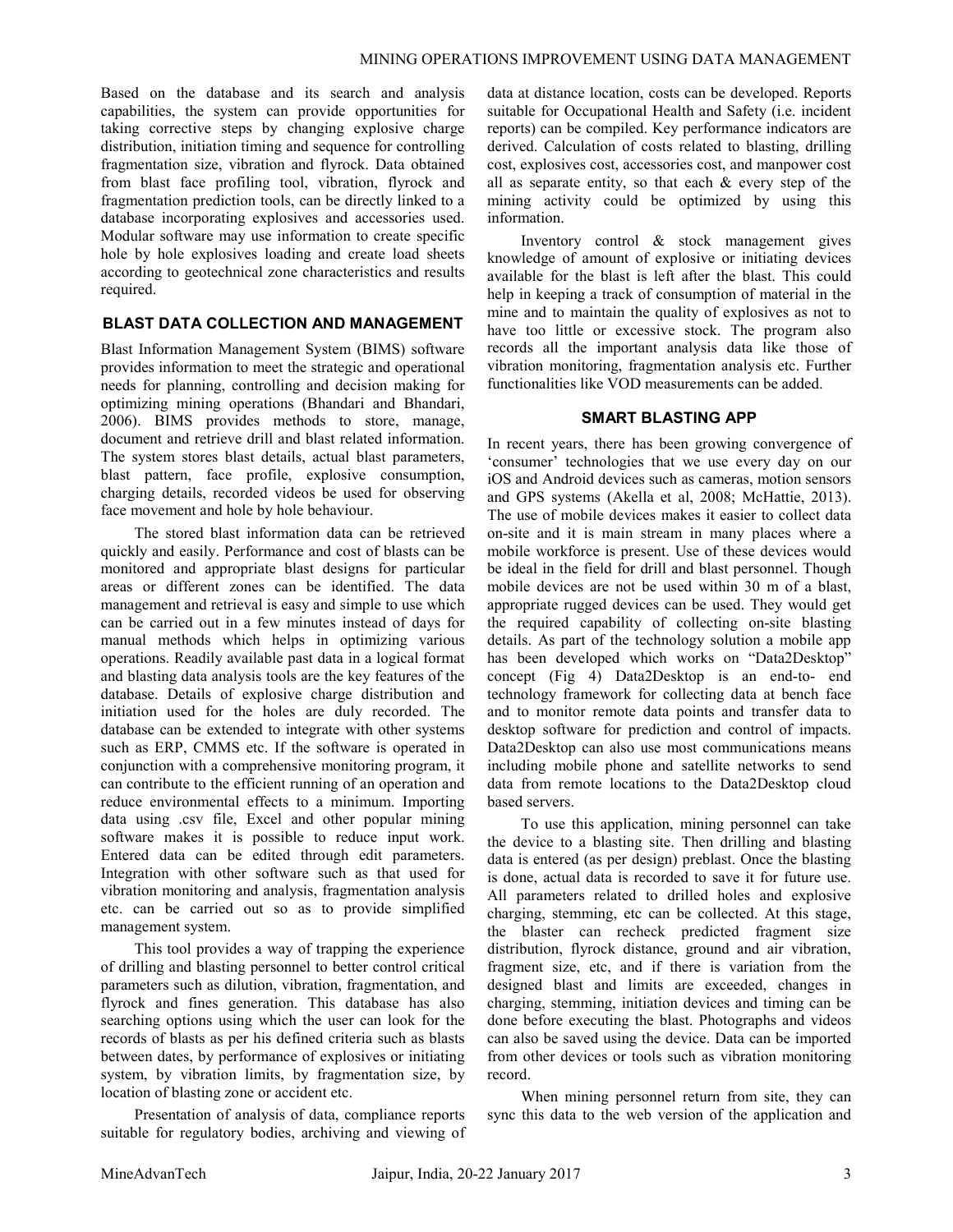export it to the desktop because local storage of mobile devices cannot save large amounts of data.



FIG 4-Blasting Data Collection and on Site predictions

#### **MINE LINK APP**

FIG 4-Blasting Data Collection and on Site predictions<br> **MINE LINK APP**<br>
Mine Link Solution is an end-to-end technology framework packaged as a simple data service to monitor remote data points. A mining company has a number of mines and in each mine there are large numbers of operations spread over a large geographic area where mining operations are carried out. This requires the application of a new creed of technologies that are capable of monitoring remote mine areas, tracking real time information and sending it directly to those in the organization that require it, all in real time.

All of these challenges mandate a new way of doing things. Fortunately we are living in a connected world. Communications is becoming ubiquitous. Thus a MineLinkApp is a solution which allow users to fill real time information about day to day mine activities, capture images and videos at mine and take video calls at mine itself and concerned person in the organization can download the uploaded data as reports, download images and videos and take video calls with mine supervisors. Alerts can also be set to enable the reminder for important activities like renewing mine lease etc. This App helps in linking different mines within the organization and sharing of real time information.



FIG 5-Mine Link App

#### **DATA ANALYSIS EXAMPLES**

Below are some examples of data analysis which shows how cost has decreased and overall efficiency has increased in different mines. This analysis was done from the records available in Blast Information Management System. One can basically analyze about trends.

## **A CASE STUDY OF LIMESTONE MINE IN LIMESTONE NORTHERN RAJASTHAN**

This limestone mine in northern Rajasthan was designed to product limestone 6.6Mt/a. The ore to over designed to product limestone 6.6Mt/a. The ore to over<br>burden ration was 1:0.33 therefore total rock handling was around 9Mt/a. This mine has been able to store blastrelated data from the beginning of the limestone open pit mine in 1965 until the present day. This has helped the 1965 mine in decreasing the drill factor from 45 t/m to 75 t/m mine in decreasing the drill factor from 45 t/m to 75 t<br>(FIG 6) and powder factor increased from less than 6 tons/kg to more than 14 tons/kg (FIG 7), also burden was reduced and spacing was increased (FIG 8) which lead to less holes per blast (FIG 9)thus reducing costs by 50 per cent (FIG 10) while improving crusher output from 1142 t/h to  $1369$  t/h (FIG 11).



FIG 7- Powder Factor **I I**ncreased



FIG 8 – Burden Decreased; Spacing Increased



FIG 9 – DTH Consumption decreased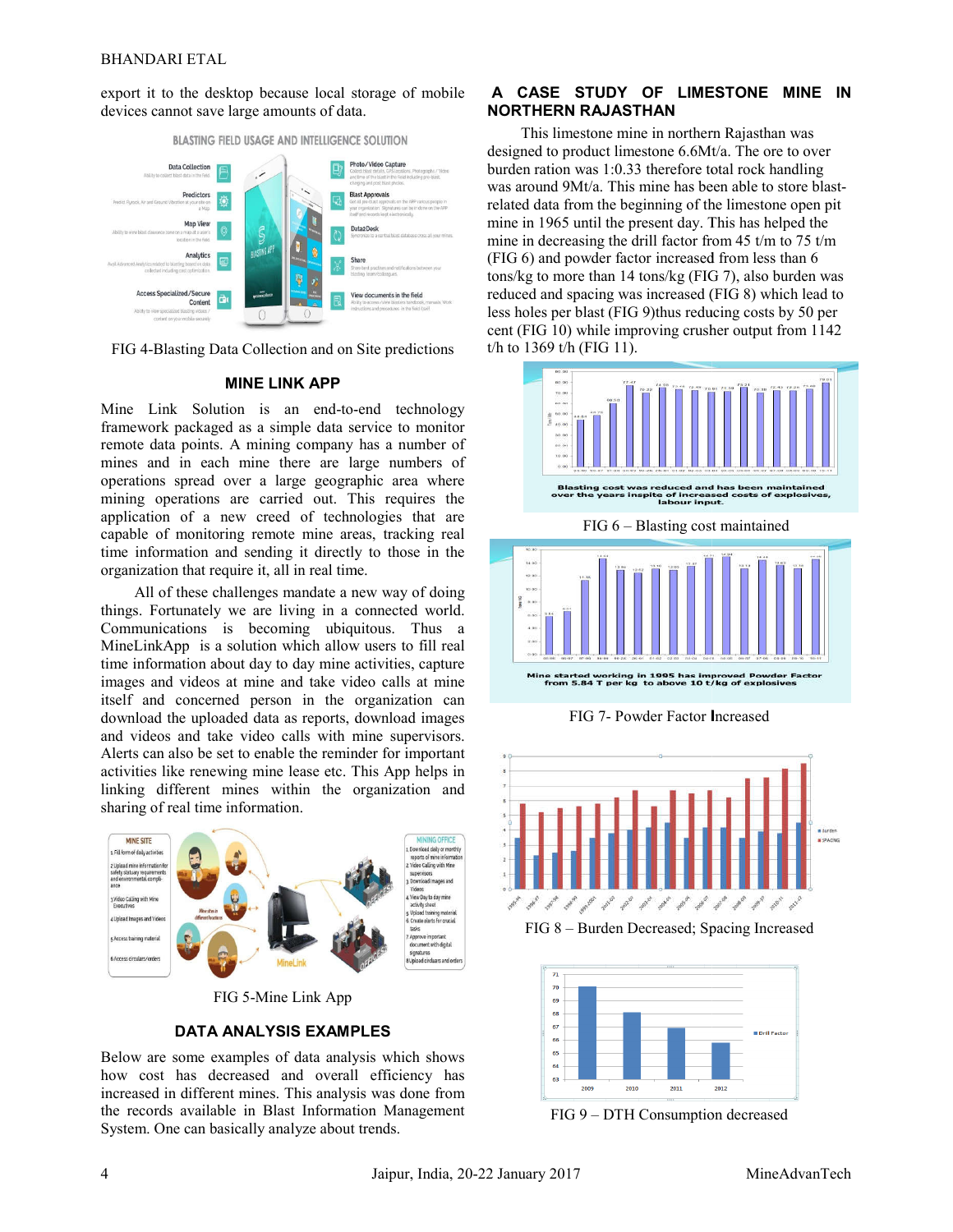

Crusher out put in tonnes

FIG 10 - Crusher Output tones/hour increased

### **A CASE STUDY OF MINE IN KARNATAKA**

This mine produces 9.00 Mt/a limestone. The mine was using the drill pattern with a burden of 5.5 m, spacing of 10.0 m and hole depth of 10.0 m (with these parameters as, powder factor 11.60 t/kg, drilling factor 108.79 t/m, cost Rs 3.0 per ton, tonnage per hole as 1375 t). Between 2013 and 2014, the mine was using the pattern with burden of 5.5 m, spacing of 10.0 m and depth of 10.0 m. Analysis of data records of the previous blasts helped and a pattern was gradually changed to a burden of 5.25 m, spacing to 11.0 m and hole depth of 10.0 m. Changes in blast parameters show results in that cost reduced to Rs 2.8/t with powder factor improved to 12.29 t/kg, drilling factor of 111.18 t/m and tonnage per hole increased to 1443 t (per hole getting 68 t more). Thus, results showed improvement as compared with the previous blast design. FIG 11 shows how performance of equipments increased and crusher power consumption decreased. r hole as 1375 t).<br>
ie mine was using the<br>
m, spacing of 10.0 m<br>
sis of data records of<br>
l and a pattern was<br>
burden of 5.25 m,<br>
ble depth of 10.0 m.<br>
s show results in that<br>
with powder factor<br>
lling factor of 111.18<br>
inc





# **Case Study of a Baryte Mine**

A baryte mine in Andhra Pradesh started using software for keeping records as they found that blasting results were poor. Mine started a method of gradually optimising results. In a period of six months they started making changes in three types of rock.







Fig 13 Black shale 140 mm hole diameter burden Vs Spacing

**T**his has resulted in reduction of drilling costs and improved powder factor.

# **CONCLUSIONS:**

The use of new technologies in the connected world is inevitable, as it provides the best inclass means today of communicating with thousands of points securely and cost effectively. Information and communications securely effectively. Information and

technology can be applied to the entire value